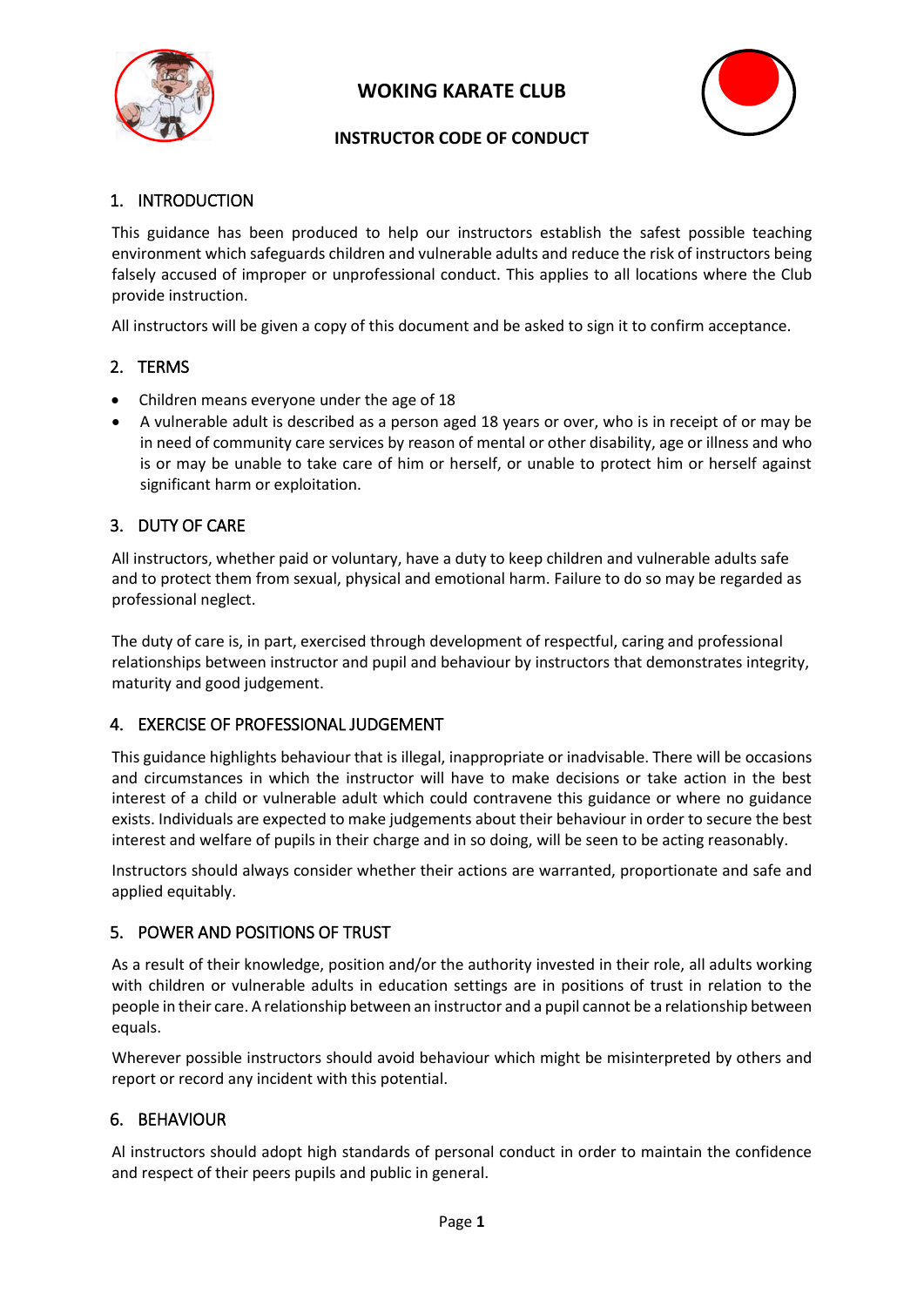Instructors should not:

- Make sexual remarks to, or about, a pupil
- Discuss their own sexual relationships with, or in the presence of pupils
- Discuss a pupil's sexual relationships in appropriate settings or contexts
- Make (or encourage others to make) unprofessional or inappropriate comments about pupils which might humiliate them

## 7. GIFTS, REWARDS AND SELECTION OF PUPILS

There are occasions when children or parents wish to pass small tokens of appreciation to staff e.g. at Christmas or as a thank-you and this is acceptable. However, it is unacceptable to receive gifts on a regular basis or of any significant value.

Instructors must not give personal gifts to pupils.

Instructors should exercise care when selecting pupils for teams in order to avoid perceptions of favouritism or injustice. Similar care should be exercised when pupils are excluded from an activity.

### 8. INFATUATIONS

Instructors need to be aware that it is not uncommon for pupils to be strongly attracted to an instructor and/or develop a heterosexual or homosexual infatuation. All situations should be responded to sensitively to maintain the dignity of all concerned. Instructors should also be aware that such circumstances always carry a high risk of words or actions being misinterpreted and for allegations to be made against instructors.

An instructor who becomes aware that a pupil may be infatuated with them, or another instructor, should discuss this at the earliest opportunity with the Senior Instructor.

#### 9. SOCIAL CONTACT

Instructors should not establish or see to establish social contact with pupils or parents for the purpose of securing a friendship or to purse or strengthen a friendship.

Instructors should

- Always approve any planned social contact with pupils or parents with the Senior Instructor
- Advise the Senior Instructor of any social contact they have with a pupil which may give rise to concern.
- Report any situation which they feel might compromise the club or their professional standing as an instructor
- Refrain from sending personal communication to pupils e.g. letters and card unless agreed with the Senior Instructor

## 10. COMMUNICATION WITH PUPILS USING TECHNOLOGY

Communication with children and adults, by whatever method should take place within professional boundaries and instructors should avoid any personal subject matter. This includes the wider use of technology such as mobile phones, text messaging, emails, digital cameras, videos, webcams, websites and blogs.

Instructors should not give their personal contact details to children or vulnerable adults including email, home or mobile telephone numbers unless agreed in advance with the senior instructor.

#### **Facebook**

Instructors with Facebook and Social Media accounts must ensure privacy systems are in place. They must not accept children/vulnerable adults as "friends".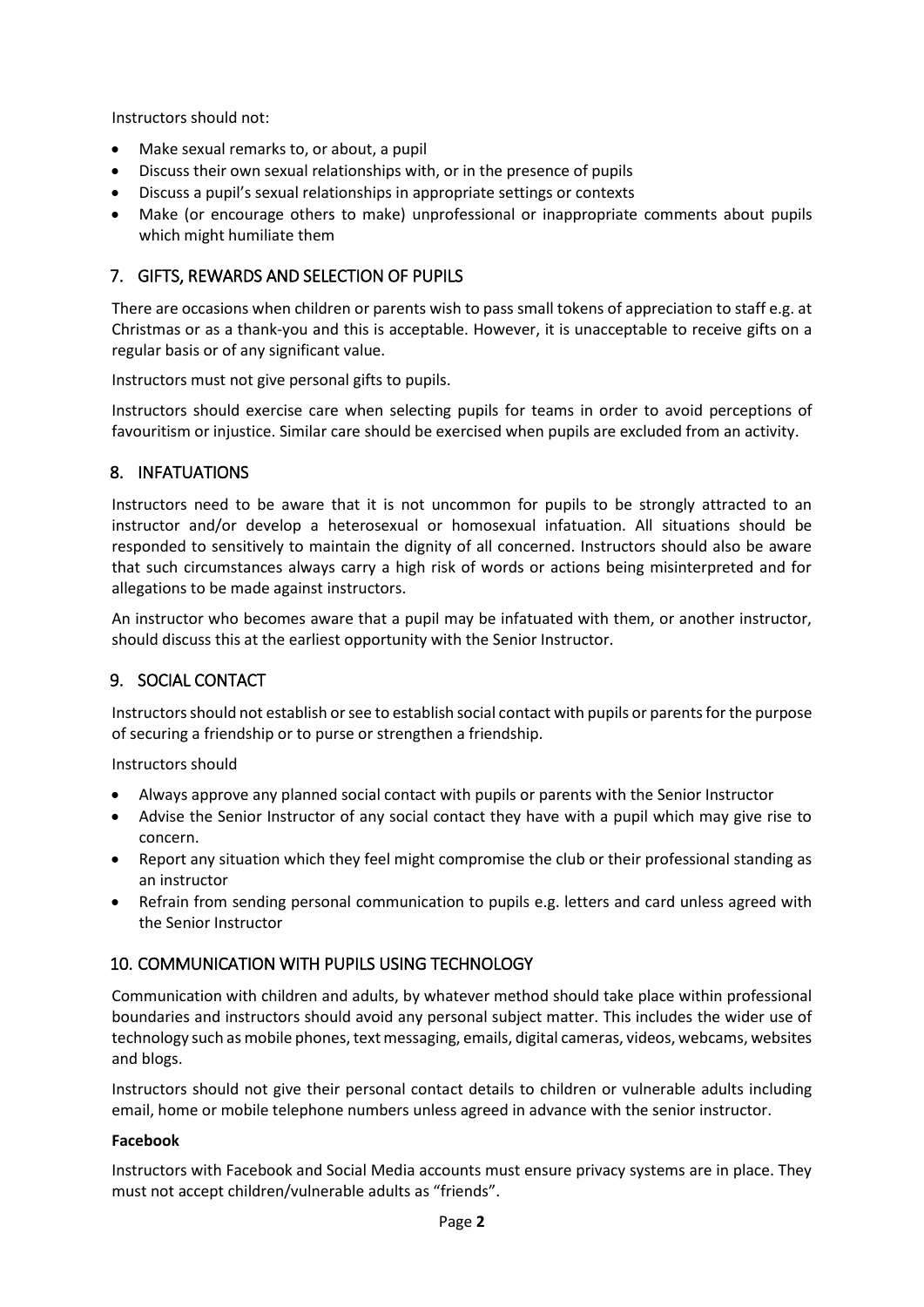# 11. PHYSICAL CONTACT AND INTERVENTION

There are occasions where it is appropriate for instructors to have physical contact with pupils but it is crucial that they only do so in ways appropriate to their professional role.

Instructors should:

- Be aware that even well intentioned physical contact may be misconstrued by the child, an observer or by anyone to whom this action is described.
- Never touch a child or vulnerable adult in a way which may be considered indecent
- Always be prepared to explain actions and accept that all physical contact will be open to scrutiny
- Never indulge in horseplay, tickling or fun fights
- Always encourage children where possible to undertake self-care tasks independently or with the assistance of a parent. If a parent is not going to be available they must delegate the responsibility. It must not be undertaken by an instructor.

Instructors will on occasions have to initiate physical contact with pupils in order to support a child/ vulnerable adult so they can perform a technique safely, to demonstrate a particular technique or assist them with an exercise. This should be done with the pupil's agreement.

Contact under these circumstances should be for the minimum time necessary to complete the activity. Instructors should remain sensitive to any discomfort expressed verbally or non-verbally.

### 12. CHILDREN OR VULNERABLE ADULTS IN DISTRESS

There may be occasions when a distressed child or vulnerable adult needs comfort and reassurance. This may include age-appropriate physical contact. Instructors should remain self-aware at all times in order that their contact is not threatening, intrusive or subject to misinterpretation.

Instructors should:

- Consider the way in which they offer comfort to a distressed pupil
- Report situations which may give rise for concern to the senior instructor.

#### 13. ABUSE AND NEGLECT

All instructors should be aware of the signs of abuse and be able to identify any cases of children who may be in need of help and protection. Any such cases must be reported to the Senior Instructor who will record them and take appropriate action. In no circumstances should instructors raise their concerns with anyone else.

Signs of abuse in children and vulnerable adults – see appendix 1 on page 9

- Suspicious bruises with unsatisfactory explanations
- Self injury
- Bite Marks
- Burns and Scalds
- Significant change in behaviour

#### 14. ONE TO ONE TRAINING

Instructors must never agree to one to one training with children or vulnerable adults.

#### 15. TRANSPORTING CHILDREN OR VULNERABLE ADULTS

Instructors must never agree to transporting children or vulnerable adults in their own transport without the prior permission of the Senior Instructor and only in extenuating circumstances.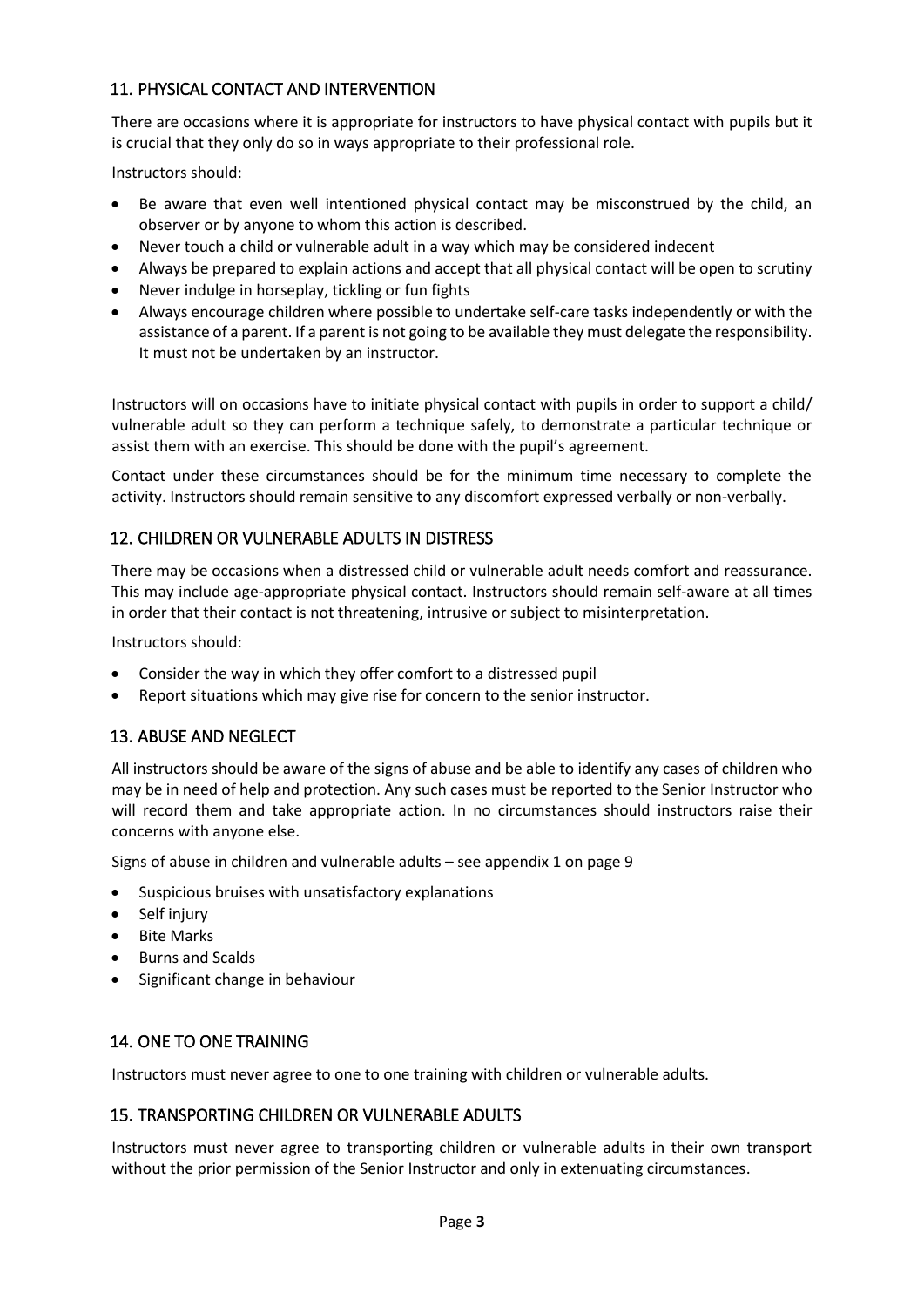## 16. BASIC FIRST AID

Only trained first aiders should give basic first aid.

### 17. PHOTOGRAPHY, VIDEOS ETC

Instructors must not:

- Take, display or distribute images of children or vulnerable adults unless they have consent to do so/it is part of a planned activity.
- Take images of children or vulnerable adults using their personal mobile phones.

#### 18. WHISTLE BLOWING (or concerns about another instructor)

Whistle Blowing is the mechanism by which instructors can voice their concerns, made in good faith, without the fear of repercussion. Instructors should report any behaviour which causes concern to the Senior Instructor.

### 19. COMMUNICATION

Regular meetings will be held with all instructors to provide support for the above.